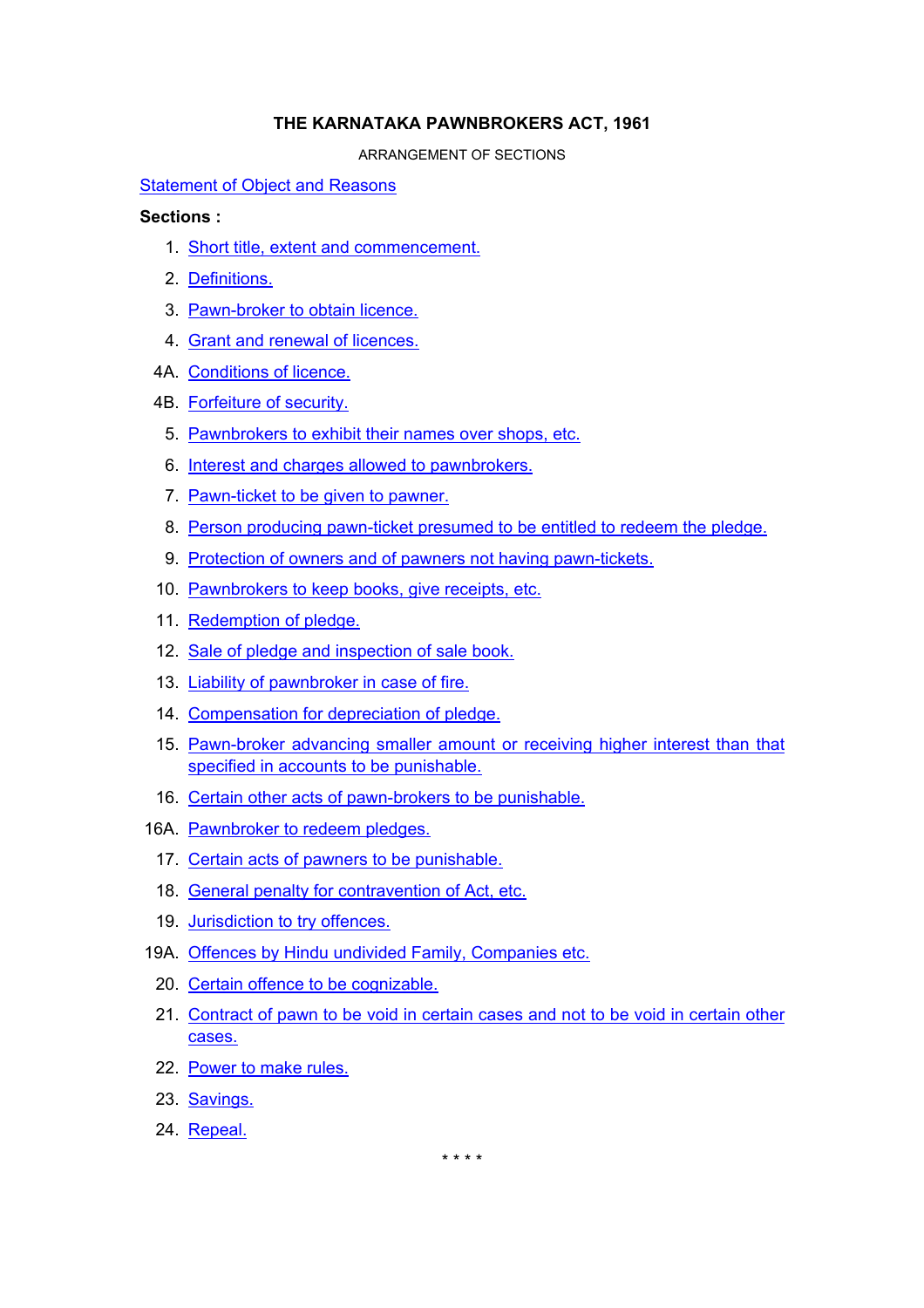### **STATEMENT OF OBJECTS AND REASONS**

### **I**

<span id="page-1-0"></span>**Act 13 of 1962.**—The Madras Pawnbrokers Act, 1943 is in force in the Madras Area, Pawnbrokers in other areas are regulated by the existing Money-Lenders Acts in force in the respective areas. After a careful consideration, it was, however, noticed that provisions to be made for pawnbrokers are not the same as those for money-lenders and hence, it has been considered desirable to enact a separate legislation for regulation and control of pawnbrokers in this State.

Hence this Bill.

(Obtained from L.C. No. 3221 dated 21st March, 1959. Published in PART IV—2- A at page 141.)

**II** 

**Amending Act 29 of 1979.**—The Karnataka Pawnbrokers Act 1961, which was brought into force from 29th day of March, 1962 has revealed in the course of working that certain Pawnbrokers are in the habit of pledging with Commercial Banks the articles pledged with them for securing monetary accommodation and that the money so taken is being utilised by them in their money lending transactions for which high rate of interest are being charged. It has become, therefore necessary to amend the relevant provision of the Act, so that the said practice adopted by the Pawnbrokers could be brought within the purview of the provisions of the Act.

Hence the Bill.

(Published in the Karnataka Gazette (Extraordinary) Part IV-2A, dated 3rd February 1979 at page. 5.)

**III** 

**Amending Act 40 of 1985.**—Persons who obtain credit from the licensed Pawn Brokers, pledge costly gold ornaments and other articles. It is considered necessary to insist security deposit from such licensed Pawn Brokers to safeguard the interests of the Pawners.

In order to meet the increasing cost of administration of the Act, it is also proposed to increase the license fee.

As the matter was very urgent, the Karnataka Pawn Brokers (Amendment Ordinance, 1985 (Karnataka Ordinance No. 12 of 1985) was issued.

This Bill seeks to replace the said Ordinance.

(Published in the Karnataka Gazette (Extraordinary) Part IV-2A, dated 25th July 1985 as No. 398 at page 6.)

**IV** 

**Amending Act 9 of 1998.**—It is considered necessary to amend the Karnataka pawn Brokers Act, 1961 (Karnataka Act 13 of 1962), for the following reasons, namely:—

- (i) To enhance the duration of licence from one year to five years;
- (ii) To provide for calculating the amount of security deposit on the amounts invested and not on the amounts lent.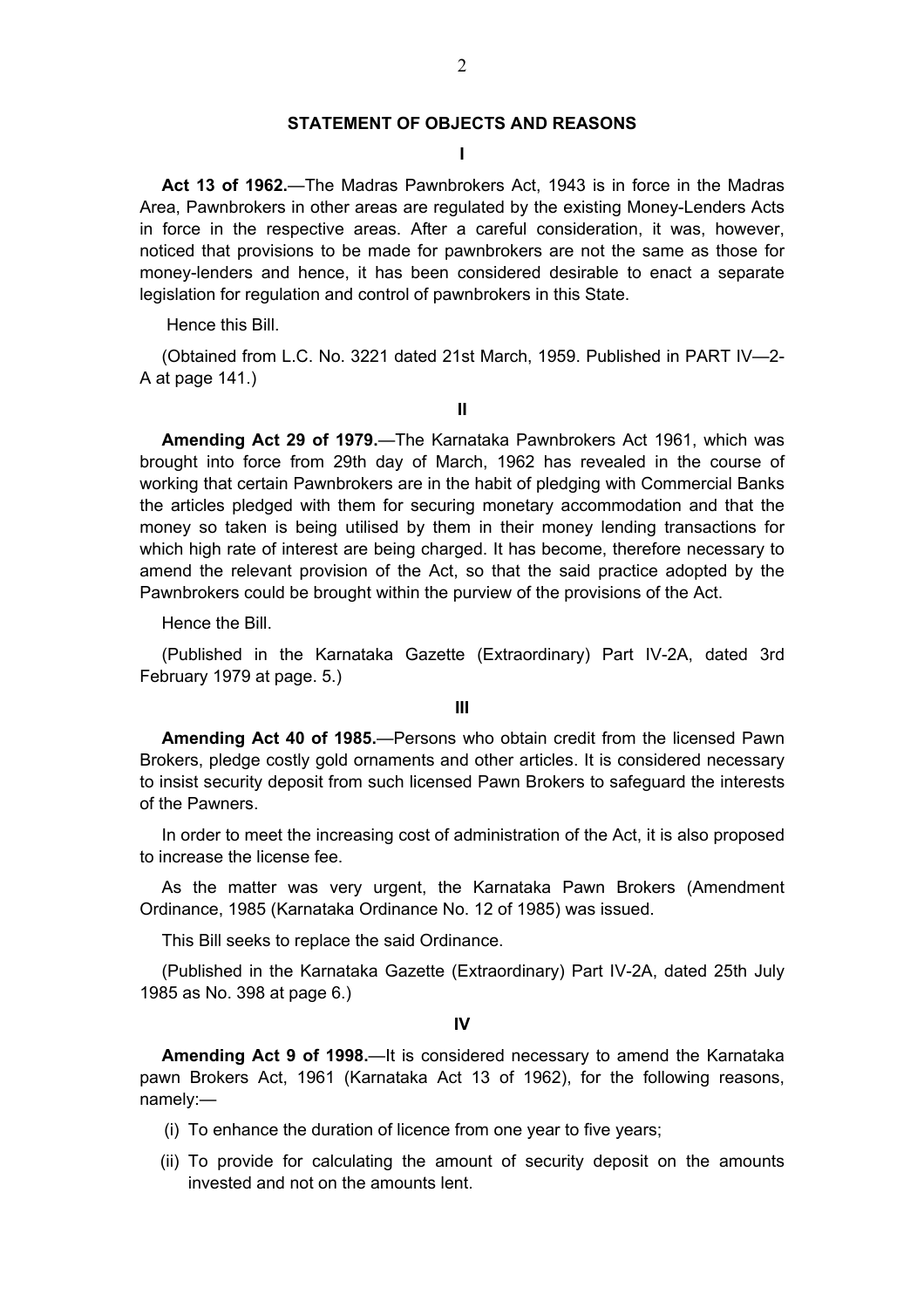(iii) Since, the Karnataka High Court in writ petition No. 8912/85 and other connected matters directed the Government to pay interest on security deposit, as there is no specific provision prohibiting payment of interest, appropriate provisions are made to remove the lacuna retrospectively from 31st May 1985 and to validate the section.

Hence the Bill.

(Published in the Karnataka Gazette (Extraordinary) Part IV-2A, dated 2nd September 1997 as No. 990 at page. 4.)

\* \* \*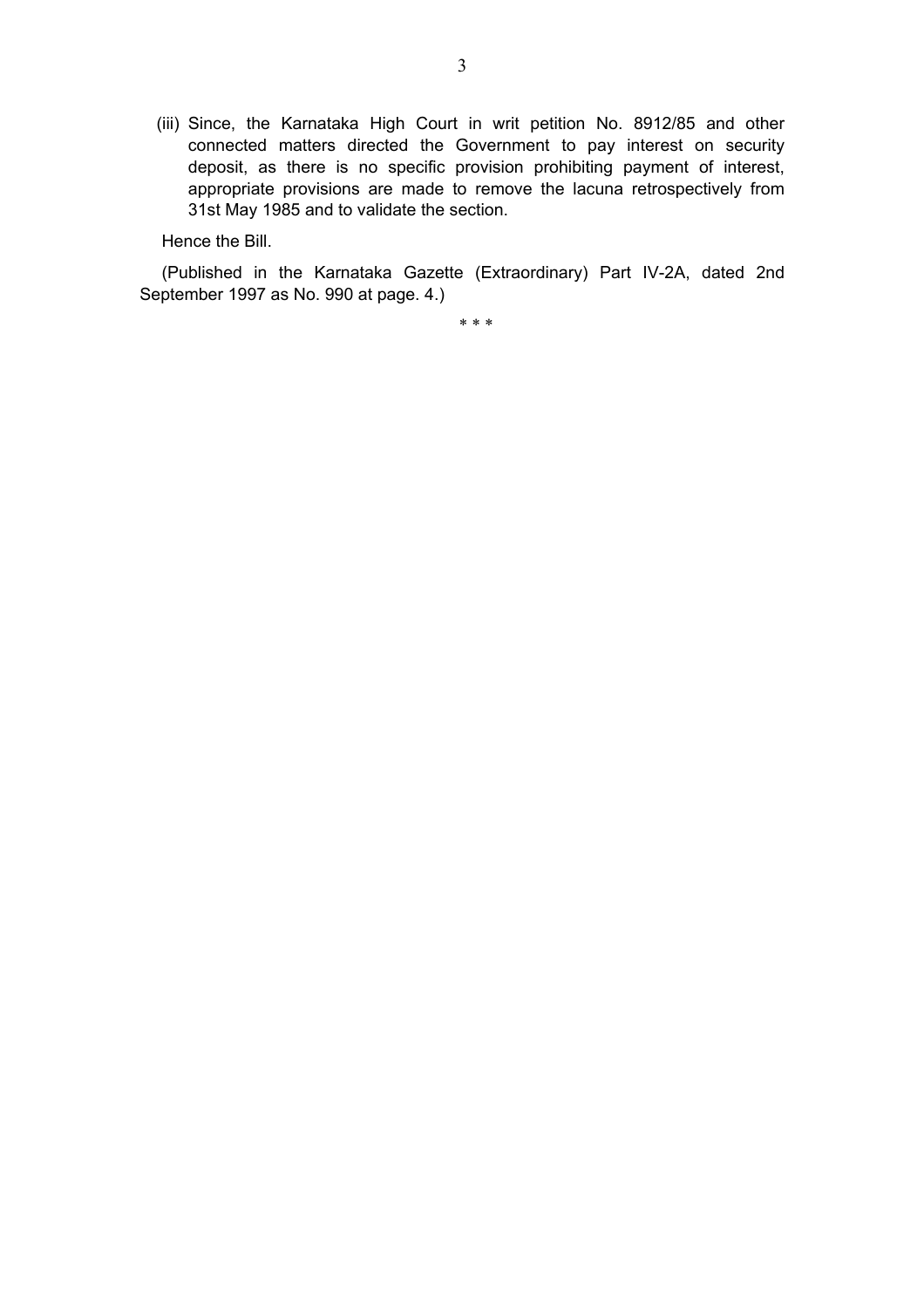## **1 [KARNATAKA ACT]1 No. 13 OF 1962**

<span id="page-3-0"></span>(*First published in the* <sup>1</sup> [Karnataka Gazette]1 *on the Twenty-ninth day of March, 1962.*)

## **THE** <sup>1</sup> **[KARNATAKA]**<sup>1</sup>  **PAWNBROKERS ACT, 1961.**

(*Received the assent of the President on the Eighth day of March, 1962*)

(As amended by Karnataka Acts 29 of 1979, 40 of 1985 and 9 of 1998)

## **An Act to regulate and control the business of Pawnbrokers in the** <sup>1</sup> **[State of Karnataka]**<sup>1</sup> **.**

WHEREAS it is expedient to make provision for the regulation and control of the business of pawnbrokers in the <sup>1</sup>[State of Karnataka]<sup>1</sup>;

BE it enacted by the '[Karnataka State]' Legislature in the Twelfth Year of the Republic of India as follows:—

1. Adapted by the Karnataka Adaptations of Laws Order 1973 w.e.f. 1.11.1973

**1. Short title, extent and commencement.**—(1) This Act may be called the [Karnataka]<sup>1</sup> Pawnbrokers Act, 1961.

(2) It extends to the whole of the 1 [State of Karnataka]1 .

(3) It shall come into force,-

(a) at once in the <sup>1</sup>[Mangalore and Kollegal Area]<sup>1</sup>; and

(b) in such other area of the State on such <sup>2</sup>[date]<sup>2</sup> as the State Government may by notification specify.

- 1. Adapted by the Karnataka Adaptations of Laws Order 1973 w.e.f. 1.11.1973
- 2. Act came into force w.e.f 1.10.1966 Vide notification No. DPC 271 CCC 66 dt. 26.8.1966

**2. Definitions.**—In this Act, unless the context otherwise requires,—

(1) "company" means a company as defined in the Companies Act, 1956 (Central Act 1 of 1956);

(2) "co-operative society" means a society registered or deemed to be registered under the <sup>1</sup>[Karnataka]<sup>1</sup> Co-operative Societies Act, 1959 <sup>1</sup>[Karnataka]<sup>1</sup> Act 11 of 1959)

1. Adapted by the Karnataka Adaptations of Laws Order 1973 w.e.f. 1.11.1973

(3) "interest" includes any amount, by whatsoever name called, in excess of the principal, paid or payable to a pawnbroker in consideration of or otherwise in respect of a loan; but does not include any sum lawfully charged in accordance with the provisions of this Act by a pawnbroker for or on account of charges;

(4) "licence" means a licence granted under this Act;

(5) "loan" means an advance at interest whether of money or in kind and includes any transaction which the Court finds in substance to amount to such an advance but does not include,-

 (i) a deposit of money or other property in a Government Post Office Savings Bank or Government Savings Bank or banking company or in a company or with a co-operative society;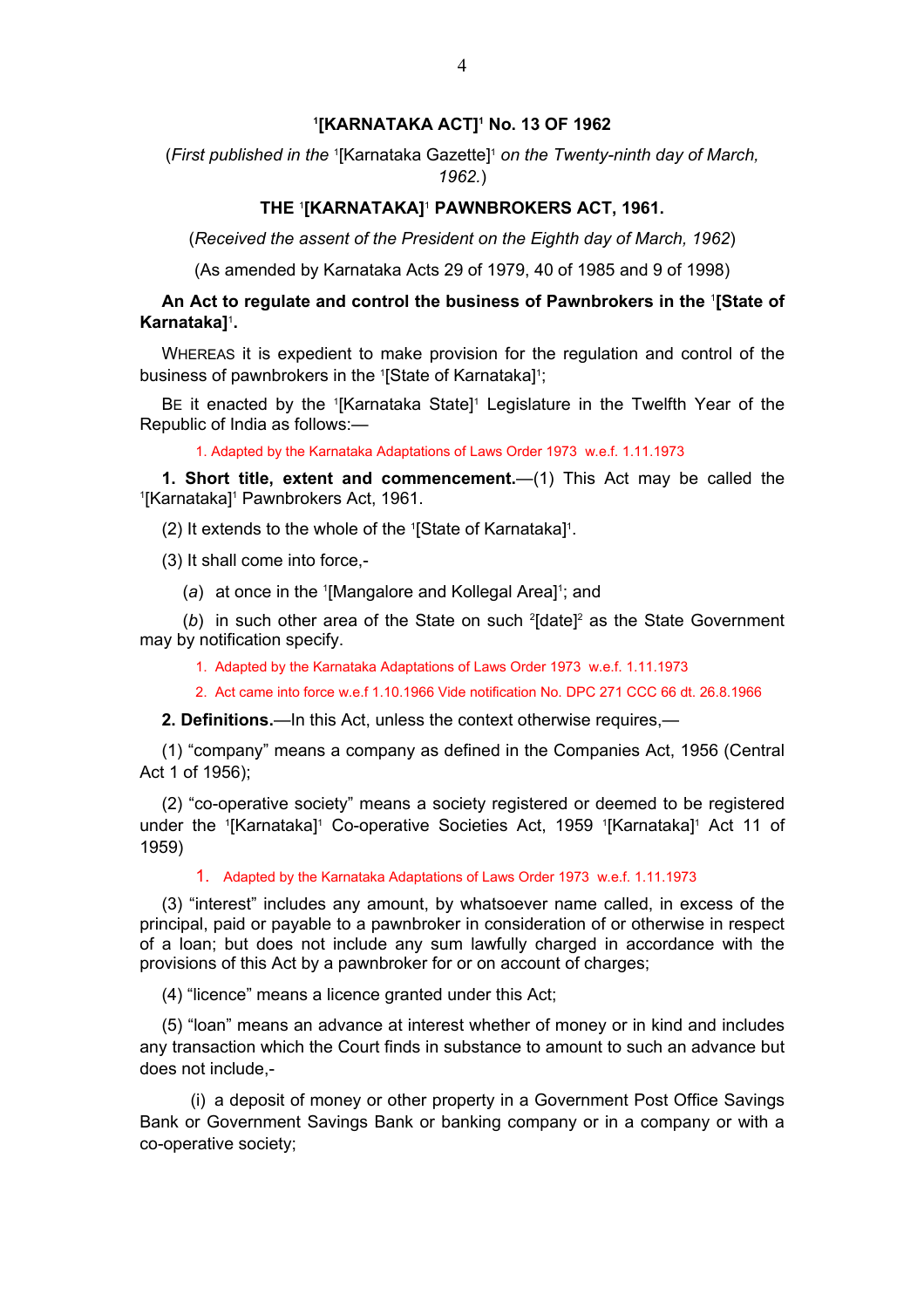$1$ [(ii) an advance made by,—

 (a) a banking company as defined in the Banking Regulation Act, 1949 (Central Act 10 of 1949); or

 (*b*) the State Bank of India constituted under the State Bank of India Act, 1955 (Central Act 23 of 1955); or

 (*c*) a subsidiary bank as defined in the State Bank of India (Subsidiary Banks) Act, 1959 (Central Act 38 of 1959); or

 (*d*) a corresponding new bank constituted under the Banking Companies (Acquisition and Transfer of Undertakings) Act, 1970 (Central Act 5 of 1970); or

 (*e*) a corresponding new bank constituted under the Banking Companies (Acquisition and Transfer of Undertakings) Act, 1980 (Central Act 40 of 1980); or

 (*f*) a regional rural bank constituted under the Regional Rural Banks Act, 1976 (Central Act 21 of 1976); or

 (*g*) the National Bank for Agriculture and Rural Development established under the National Bank for Agriculture and Rural Development Act, 1981 (Central Act 61 of 1981); or

*(h)* the Agricultural Finance Corporation Limited, a company incorporated

under the Indian Companies Act 1956m (Central Act 11 of 1956)

 (*i*) a Co-operative society registered under the Karnataka Co-operative Societies Act, 1959 (Karnataka Act 11 of 1959;]<sup>1</sup>

1. Substituted by Act 40 of 1985 w.e.f. 31.5.1985

 (iii) an advance made by Government or by any person authorised by Government to make advances on their behalf, or by any local authority;

 (iv) an advance made by any person *bona fide* carrying on any business not having for its primary object the lending of money, if such loan is advanced in the regular course of such business; and

 (v) an advance made by a landlord to his tenant, for the purpose of carrying on agriculture;

(6) "notification" means a notification published in the Official Gazette;

(7) "pawn-broker" means a person who carries on the business of taking goods and chattels in pawn for a loan;

*Explanation.*—Every person who keeps a shop for the purchase or sale of goods or chattels and who purchases goods or chattels and pays or advances thereon any sum of money, with or under an agreement or understanding expressed or implied that the goods or chattels may be afterwards re-purchased on any terms, is a pawnbroker within the meaning of this clause;

(8) "pawner" means a person delivering an article for pawn to a pawnbroker;

- (9) "pledge" means an article pawned with a pawnbroker;
- (10) "prescribed" means prescribed by rules made under this Act;

(11) "principal" means in relation to a loan the amount actually lent to the pawner;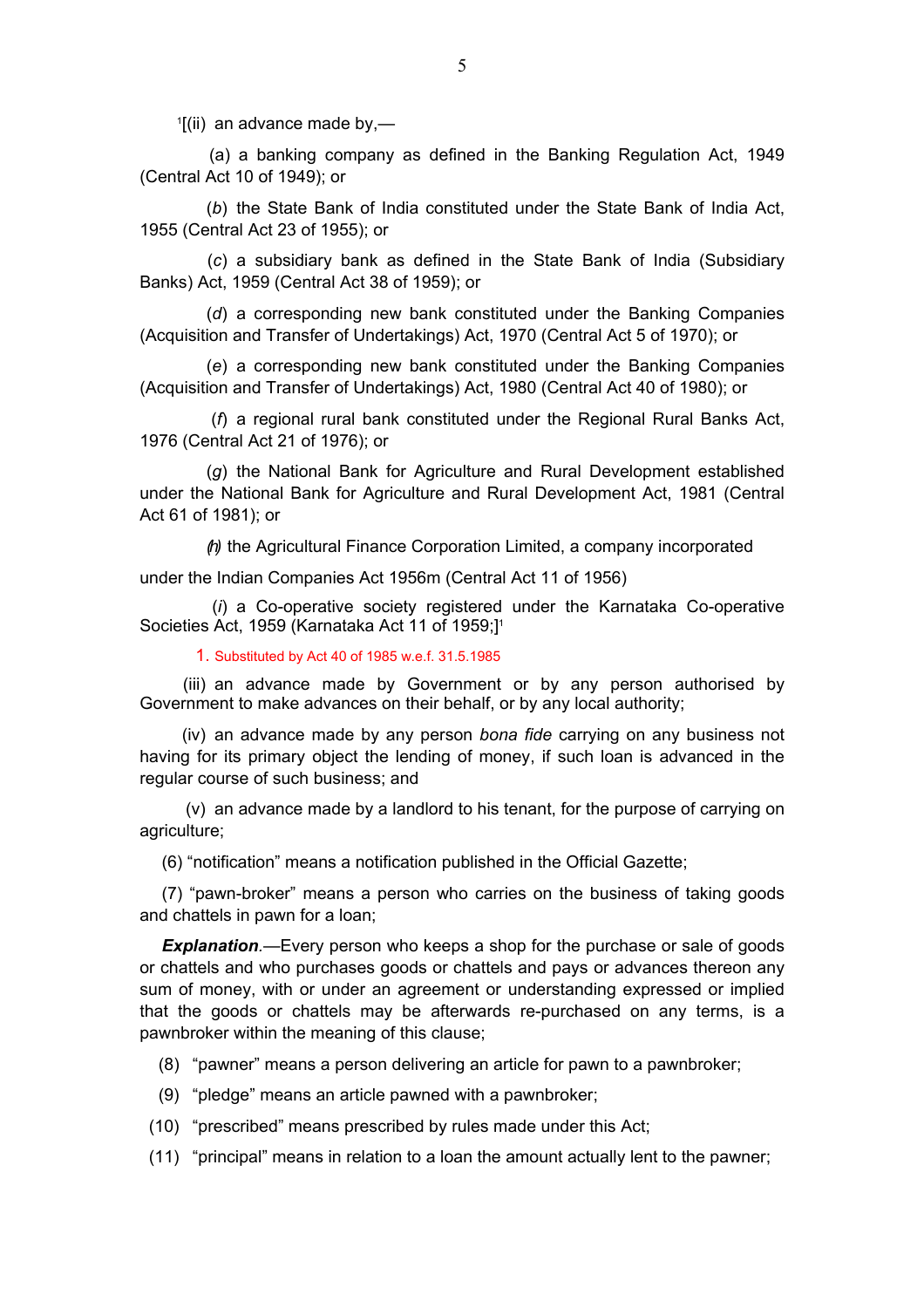<span id="page-5-0"></span>1 [(12)" Year" means the year commencing on the first day of April.]1

#### 1. Substituted by Act 9 of 1998 w.e.f. 21.4.1998

**3. Pawn-broker to obtain licence.**—No person shall, after the expiry of six months from the date on which the provisions of this Act come into force in any area, carry on or continue to carry on business as a pawnbroker at any place in such area, unless he has obtained a pawn-broker's licence under this Act 1 [and after the commencement of the Karnataka Pawn Brokers (Amendment) Act, 1985, except on payment of security deposit as provided in section 4A.]1

#### 1. Inserted by Act 40 of 1985 w.e.f. 31.5.1985

*Explanation 1.*—Where a pawnbroker has more than one shop or place of business, whether in the same town or village or in different towns and villages he shall obtain a separate pawnbroker's licence in respect of each such shop or place of business.

**Explanation 2**.—Every pawn-broker's licence granted under this Act shall be valid [for a term of five years, but may be renewed from term to term] $<sup>1</sup>$ .</sup>

1. Substituted by Act 9 of 1998 w.e.f. 21.4.1998

1 **[***Explanation 3.*—Where a licence has been granted in the middle of a year, for the purpose of computing the term of licence, the remaining part of the year shall be deemed to be a year. $]$ <sup>1</sup>

#### 1. Inserted by Act 9 of 1998 w.e.f. 21.4.1998

**4. Grant and renewal of licences.**—(1) Every application for the grant or renewal of a pawnbroker's licence shall be in writing and shall be made to the prescribed licensing authority.

(2) The grant or renewal of a licence shall not be refused except on any of the following grounds, namely:—

(*a*) that the applicant is of bad character;

**Explanation.**—If any evidence of bad character is adduced against the applicant, he shall be given an opportunity of rebutting such evidence;

 (*b*) that the shop or place at which he intends to carry on the business of a pawnbroker or any adjacent house or shop or place, owned or occupied by him, is frequented by persons of bad character, or

(c) that the applicant does not hold a licence under the <sup>1</sup>[Karnataka]<sup>1</sup> Moneylenders Act, 1961.

1. Adapted by the Karnataka Adaptation of Laws Order 1973 w.e.f. 1.11.1973

(3) Any person aggrieved by an order refusing the grant or renewal of a licence may, within the prescribed time, appeal to the prescribed authority.

(4) Every licence shall be granted or renewed in such form and 1 [subject to the conditions specified in section 4A and such other conditions]<sup>1</sup> as may be prescribed.

1. Substituted by Act 40 of 1985 w.e.f. 31.5.1985

1 [(5) Every application for the grant or renewal of a licence, shall be accompanied by a fee at the following rates:—

- (a) if the place at which the business Rupees two thousand five hundred.
	- is to be carried on is not more than one.
- (b) if the business is to be carried on Rupees two thousand five hundred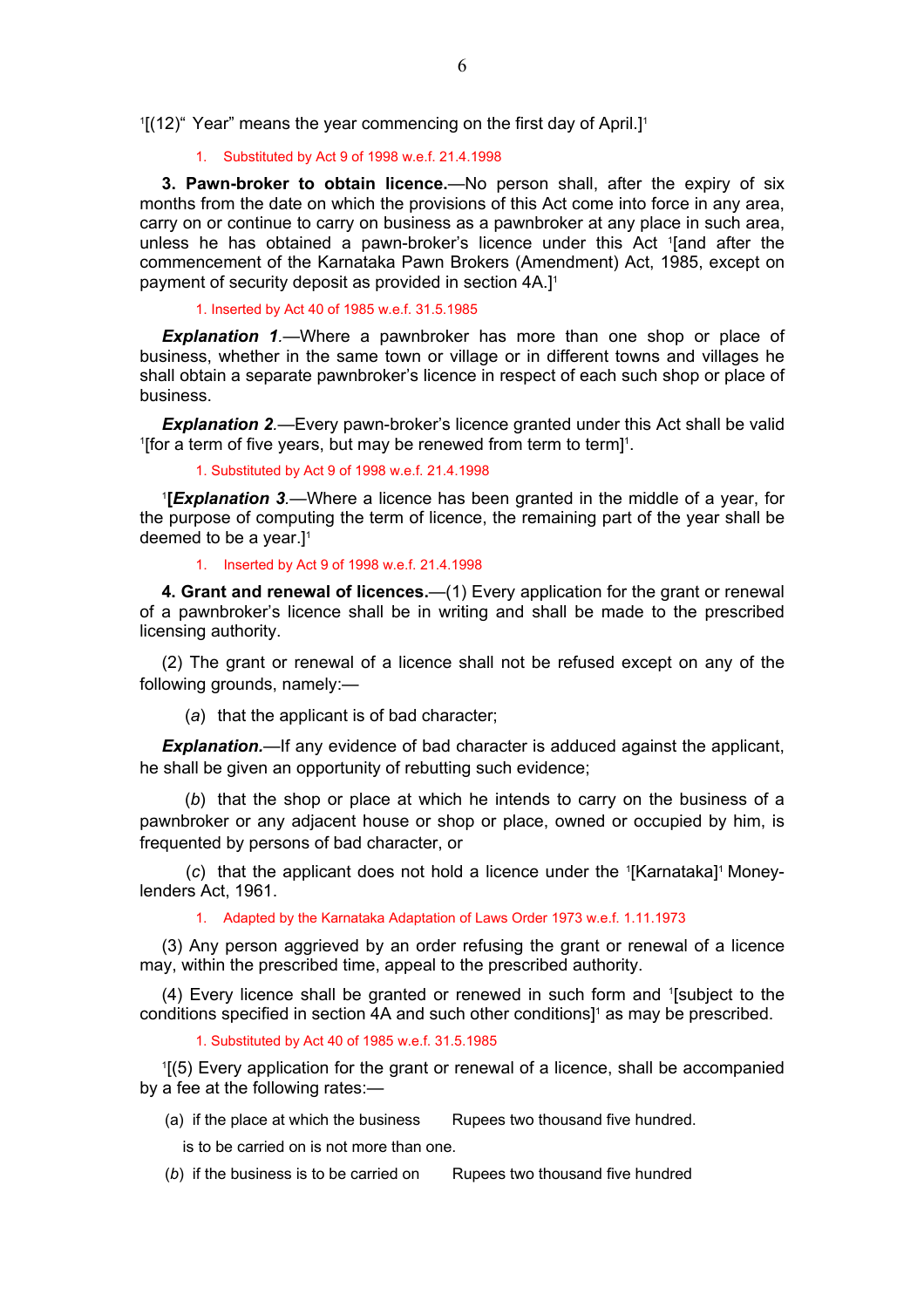<span id="page-6-0"></span>

| at more than one place. | for the principal place of business |
|-------------------------|-------------------------------------|
|                         | and Rupees one thousand two         |
|                         | hundred and fifty for each of the   |
|                         | other places.] $1$                  |

Provided that where an application is made after the expiry of the period prescribed by rules in respect of such application, it shall be accompanied by a fee at double the rates specified above.

### 1. Substituted by Act 9 of 1998 w.e.f. 21.4.1998

(6) The fee payable under this section shall be paid in the manner prescribed and shall not be refunded, notwithstanding the fact that the grant or renewal of the licence is refused or the application is withdrawn.

<sup>1</sup>[4A. Conditions of licence.—<sup>2</sup>[(1) Every person making an application for grant of a licence under section 4 shall, at the time of making such application, pay security deposit as provided under sub-section (2) and in the case of an application for renewal of such licence the security deposit shall be paid two months before the expiry of such licence.]2

1. Inserted by Act 40 of 1985 w.e.f. 31.5.1985

#### 2. Substituted by Act 9 of 1998 w.e.f. 21.4.1998

(2) Every licensee specified in column (1) of the Table below shall in the prescribed manner deposit in the Government Treasury the amount specified in the corresponding entry in column (2) of the said Table by way of security for the due observance of the conditions of the licence.

| 1. A licensee who '[invests]' less than one lakh               |                                 |
|----------------------------------------------------------------|---------------------------------|
| rupees in a year.                                              | Five thousand rupees.           |
| 2. A licensee who '[invests] <sup>1</sup> one lakh rupees and  |                                 |
| above but less than five lakh rupees in a year.                | Ten thousand rupees.            |
| 3. A licensee who '[invests] <sup>1</sup> five lakh rupees and |                                 |
| above but less than ten lakh rupees in a year.                 | Twenty five thousand<br>rupees. |
| 4. A licensee who '[invests]' ten lakh rupees and              |                                 |
| above in a year.                                               | Fifty thousand rupees           |
|                                                                |                                 |

#### **TABLE**

1. Substituted by Act 9 of 1998 w.e.f. 21.4.1998

(3) For the purposes of sub-section (2), the amount of security payable by a licensee in a year shall be determined on the basis of <sup>1</sup>[the amount invested by him in the business during the previous year]<sup>1</sup> <sup>2</sup>[and such security deposit shall not carry any interest<sup>12</sup>

- 1. Substituted by Act 9 of 1998 w.e.f. 21.4.1998
- 2. Inserted by Act 9 of 1998 w.e.f. 31.5.1998

Provided that the security deposit made by a licensee under the provisions of the Karnataka Money Lenders Act, 1961 (Karnataka Act 12 of 1962) shall be deemed to be the security deposit for the purposes of this Act also.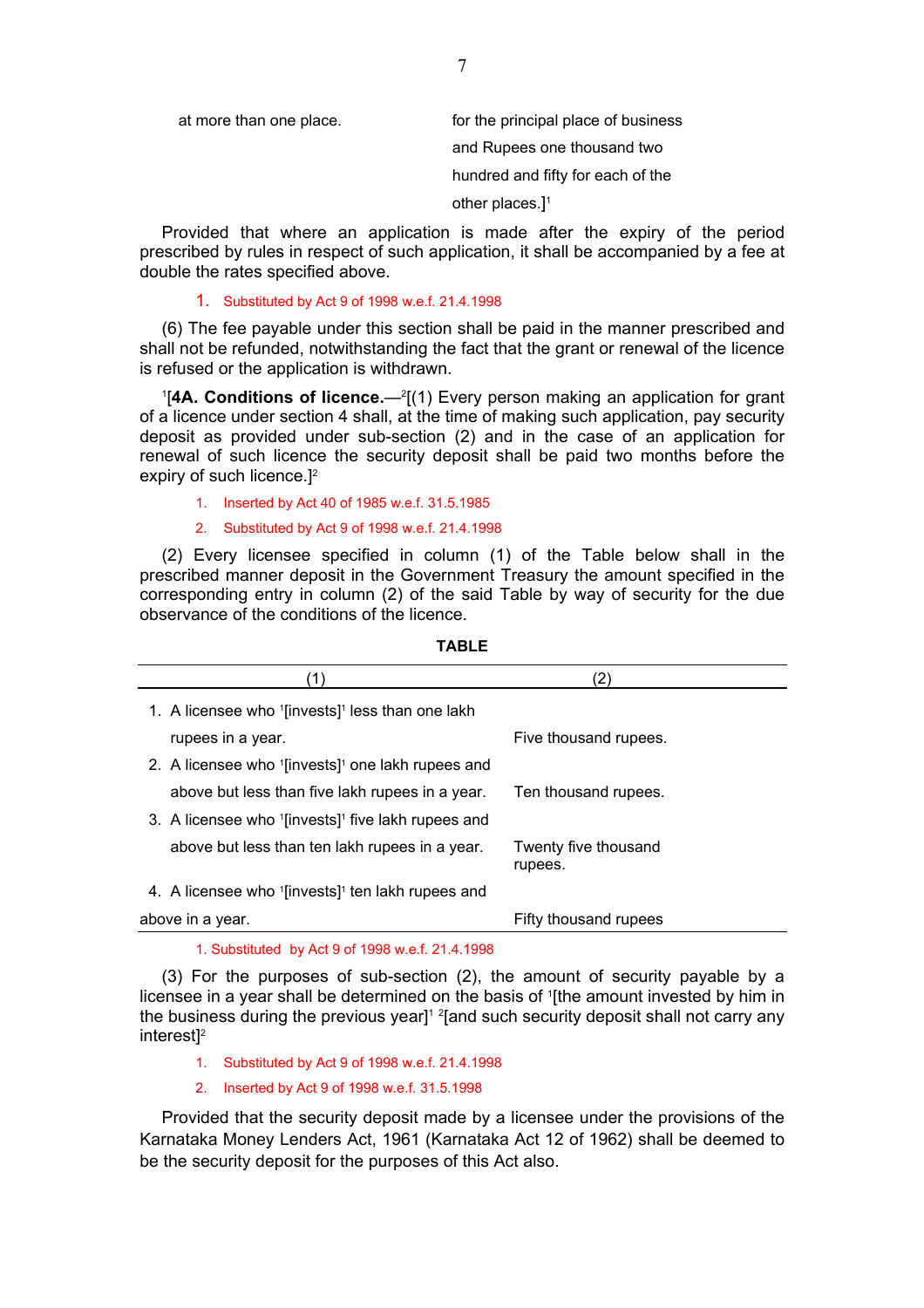<span id="page-7-0"></span>3 [Provided further that in the case of a new licensee or a person who has a licence only for a portion of the preceeding year the amount of security shall be determined on the basis of a declaration in the prescribed form as to the amount which he is likely to invest during the year.]<sup>3</sup>]<sup>1</sup>

### 1. Inserted by Act 9 of 1998 w.e.f. 31.5.1998

**1 [4B. Forfeiture of security.**—(1) The licensing authority may, at any time, by order in writing, forfeit to the Government the whole or any portion of the security deposit paid or deemed to have been paid under sub-section (2) of section 4A, if the licensee,—

 (*a*) carries on the business of money lending in contravention of any of the provisions of this Act or the rules made thereunder or the conditions of licence; or

 (*b*) is convicted of an offence under sub-section (3) of section 9, section 15, section 16 or section 16A or section 18; or

(*c*) maintains false accounts.

(2) Before forfeiting to the Government the whole or any portion of the security deposit under sub-section (1), the licensing authority shall give the licensee a notice in writing stating the grounds for which it is proposed to take action and requiring him to show cause against it within such time as may be specified in the notice.

(3) Every order of the licensing authority under this section shall be communicated to the licensee in such manner as may be prescribed.

(4) Every person aggrieved by an order under sub-section (1) may, within a period of one month from the date on which the order was communicated to him, prefer an appeal to the prescribed authority whose decision shall be final.

(5) The licensing authority may, out of the amount forfeited, direct payment of such amount and at such rates as may be prescribed to the borrowers affected by the acts of the licensee.<sup>11</sup>

#### 1. Inserted by Act 9 of 1998 w.e.f. 31.5.1998

**5. Pawn-brokers to exhibit their names over shops, etc.**—Every pawn-broker shall,-

(*a*) always keep exhibited in large characters over the outer door of his shop or place of business his name with the word pawnbroker in English and its equivalent in Kannada, and

(*b*) always keep placed in a conspicuous part of his shop or place of business so as to be clearly visible to all persons resorting thereto the information required to be printed on pawn-tickets by rules made under this Act, in the Kannada language.

**6. Interest and charges allowed to pawn-brokers.**—(1) No pawn-broker shall charge interest in respect of a loan on a pledge at a rate exceeding nine per cent per annum simple interest or at such other rate as the State Government may by notification fix from time to time.

(2) A pawnbroker may demand and take from the pawner such charges and in such cases as may be prescribed.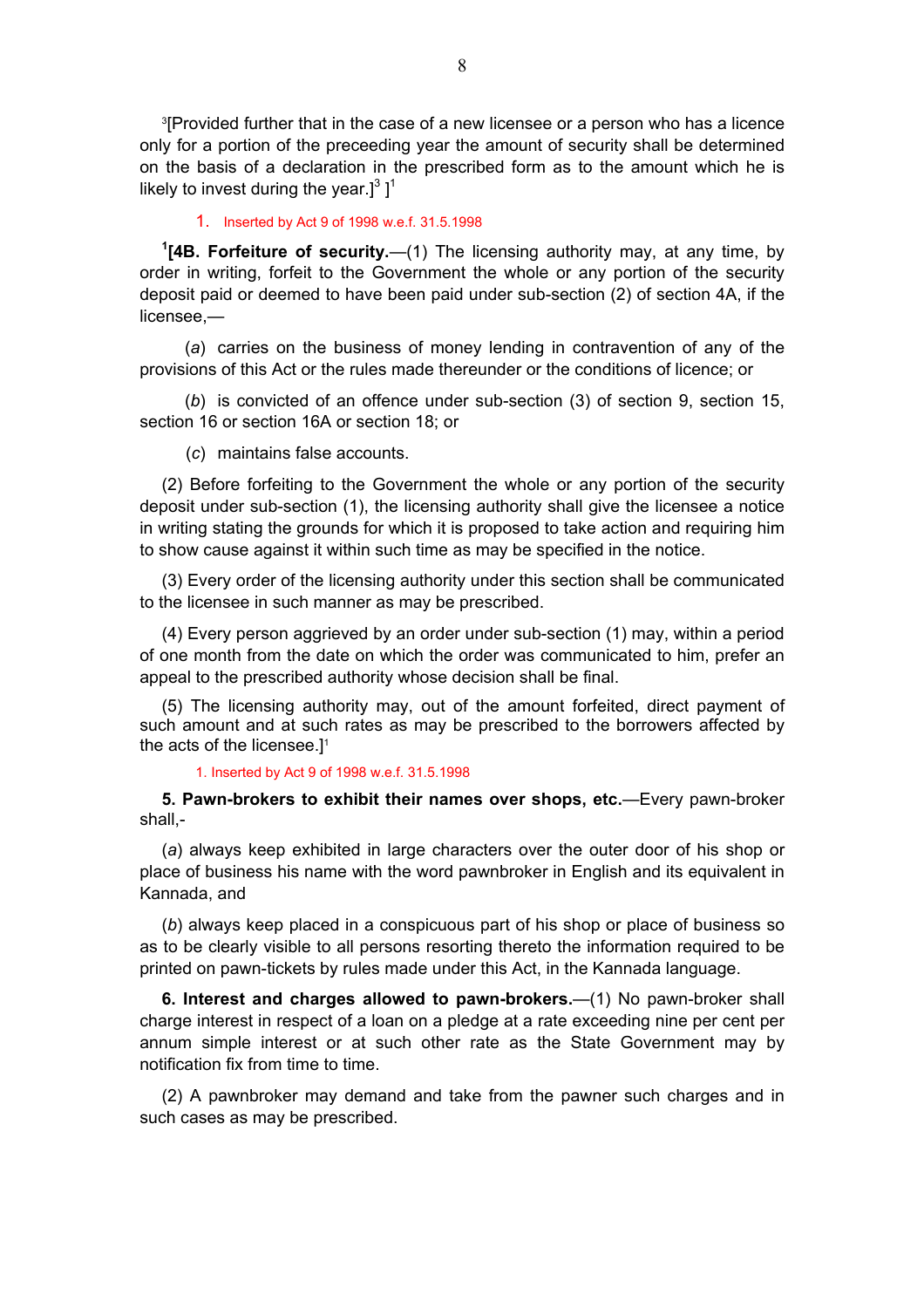<span id="page-8-0"></span>(3) A pawnbroker shall not demand or take from the pawner any profit, interest, charge or sum whatsoever, other than the interest due to him and the charges, if any, referred to in sub-section (2).

**7. Pawn-ticket to be given to pawner.**—Every pawnbroker shall on taking a pledge in pawn give to the pawner a pawn-ticket in the prescribed form signed by the pawner and the pawnbroker, and shall not take a pledge in pawn unless the pawner takes the pawn-ticket.

**8. Person producing pawn-ticket presumed to be entitled to redeem the pledge.**—(1) The holder for the time being of a pawn-ticket shall be presumed to be the person entitled to redeem the pledge, and subject to the provisions of this Act, every pawnbroker shall on payment of the principal and interest, deliver the pledge to the person producing the pawn-ticket, and he is hereby indemnified for so doing.

(2) Except as otherwise expressly provided in this Act, a pawnbroker shall not be bound to deliver back a pledge unless the pawn-ticket for it is delivered to him.

**9. Protection of owners and of pawners not having pawn tickets.**—(1) The following provisions shall have effect for the protection of owners of articles pawned, and of pawners not having their pawn-tickets to produce:—

 (*a*) Any person claiming to be the owner of a pledge but not holding the pawnticket or any person claiming to be entitled to hold a pawn-ticket, but alleging that the same has been lost, mislaid, destroyed or stolen, or fraudulently obtained from him, may apply to the pawnbroker for a printed form of declaration (which shall be in the prescribed form), which the pawnbroker shall deliver to him:

Provided that an application shall not be made under this clause where the loan exceeds two hundred and fifty rupees unless the applicant has caused a public notice of his claim, containing such particulars as may be prescribed, to be published in the prescribed manner not less than the prescribed number of days before the date of the application.

 (*b*) If the applicant delivers back to the pawn-broker the declaration duly made before any Magistrate or Judge by the applicant and by a person identifying him, the applicant shall have, as between himself and the pawn-broker, all the same rights and remedies as if he had produced the pawn-ticket:

Provided that such a declaration shall not be effectual for that purpose,-

(i) in cases where the loan exceeds two hundred and fifty rupees, unless the applicant executes a bond with two sureties, to the satisfaction of the pawn-broker or of such authority or person as may be prescribed in this behalf, agreeing to indemnify the pawnbroker in respect of any liability which may be incurred by him by reason of delivering the pledge or otherwise acting in conformity with the declaration; and

(ii) in all cases, unless the declaration is duly made and delivered back to the pawnbroker within such period after the delivery of the form to the applicant, as may be prescribed;

 (*c*) The pawnbroker is hereby indemnified for not delivering the pledge to any person until the expiration of the period aforesaid.

 (*d*) The pawnbroker is hereby further indemnified for delivering the pledge or otherwise acting in conformity with the declaration unless, he has had notice within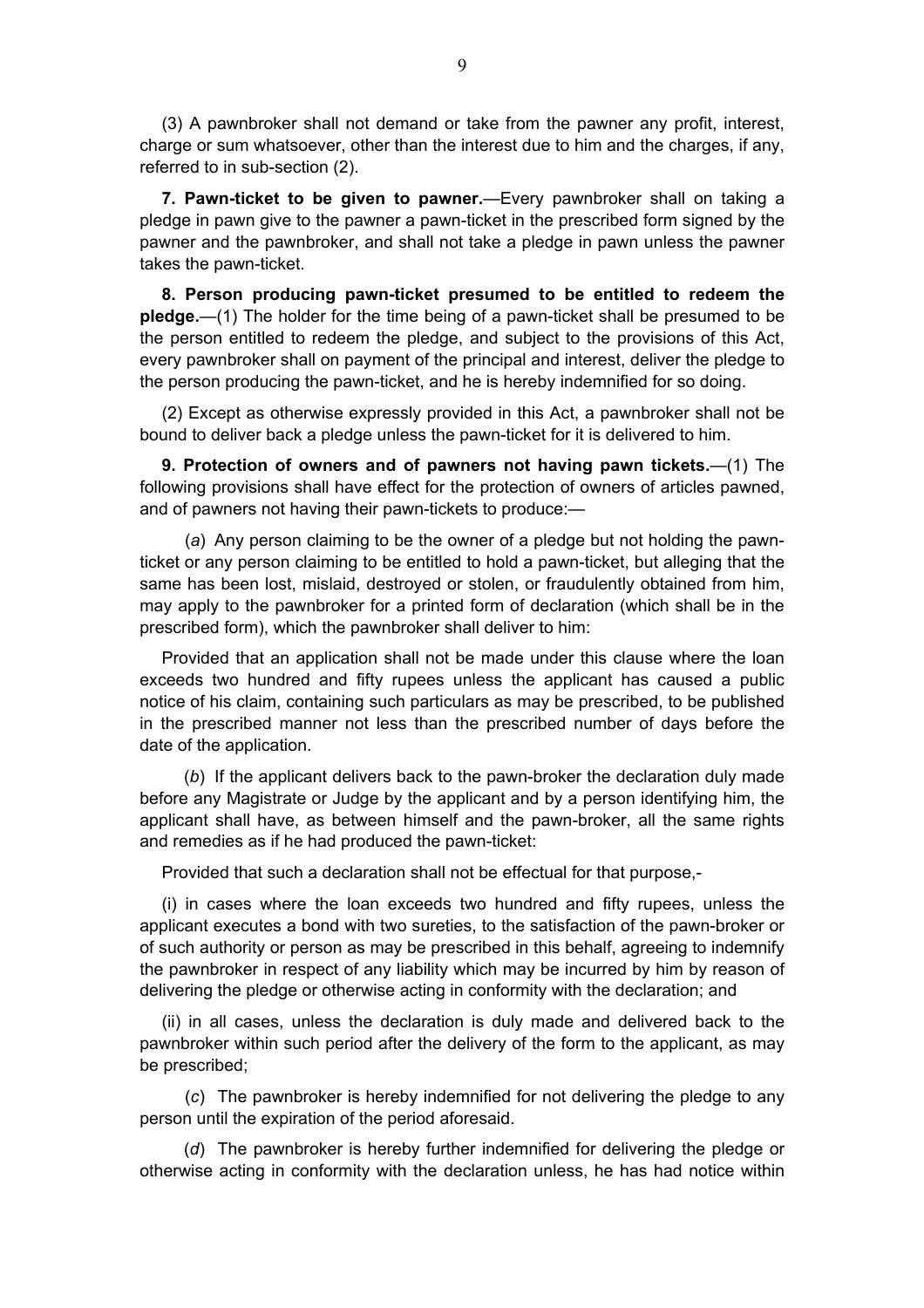<span id="page-9-0"></span>the meaning of the Transfer of Property Act, 1882 (Central Act IV of 1882), that the declaration was fraudulent or was false in any material particulars.

(2) Notwithstanding anything contained in sub-section (1), but without prejudice to his liability to account for the pledge to the owner of the pledge or the person entitled to hold the pawn ticket, the pawnbroker may deliver the pledge to any person claiming to be the owner of the pledge but not holding the pawn-ticket, if the pawnbroker is satisfied that such person is the owner of the pledge and is entitled to the delivery of the pledge, either after obtaining a bond from the claimant or otherwise.

(3) Any person making a declaration under sub-section (1), either as an applicant or as identifying an applicant knowing the same to be false in any material particular, shall, on conviction be punished with imprisonment for a term which may extend to six months or with fine which may extend to one thousand rupees or with both.

**10. Pawnbrokers to keep books, give receipts, etc.**—(1) Every pawnbroker shall,-

 (*a*) regularly record and maintain or cause to be recorded and maintained in a pledge book in the prescribed form an account showing for each pawner separately,-

 (i) the date of the loan, the amount of the principal of the loan and the rate of interest charged on the loan per cent per annum or per rupee per mensem or per rupee per annum;

 (ii) the amount of every payment received by the pawnbroker in respect of the loan, and the date of such payment;

 (iii) a full and detailed description of the article or of each of the articles taken in pawn;

(iv) the time agreed upon for the redemption of the pawn; and

 (v) the name and address of the pawner, and where the pawner is not the owner of the article or of any of the articles pawned, the name and address of the owner thereof;

(*b*) keep and use in his business the following documents and books (which shall be in the prescribed form) and enter therein from time to time, as occasion requires, in a fair and legible manner such particulars and in accordance with such directions as may be prescribed:—

- (i) pawn-ticket;
- (ii) sale book of pledges;
- (iii) declaration where pledge is claimed by owner;
- (iv) declaration of pawn-ticket lost; and
- (v) receipt on redemption of pledge;

(*c*) give to the pawner or his agent a receipt for every sum paid by him, duly signed and, if necessary, stamped at the time of such payment; and

(*d*) on requisition in writing made by the pawner furnish to the pawner or, if he so requires to any person mentioned by him in that behalf in his requisition, a statement of account signed by himself or his agent, showing the particulars referred to in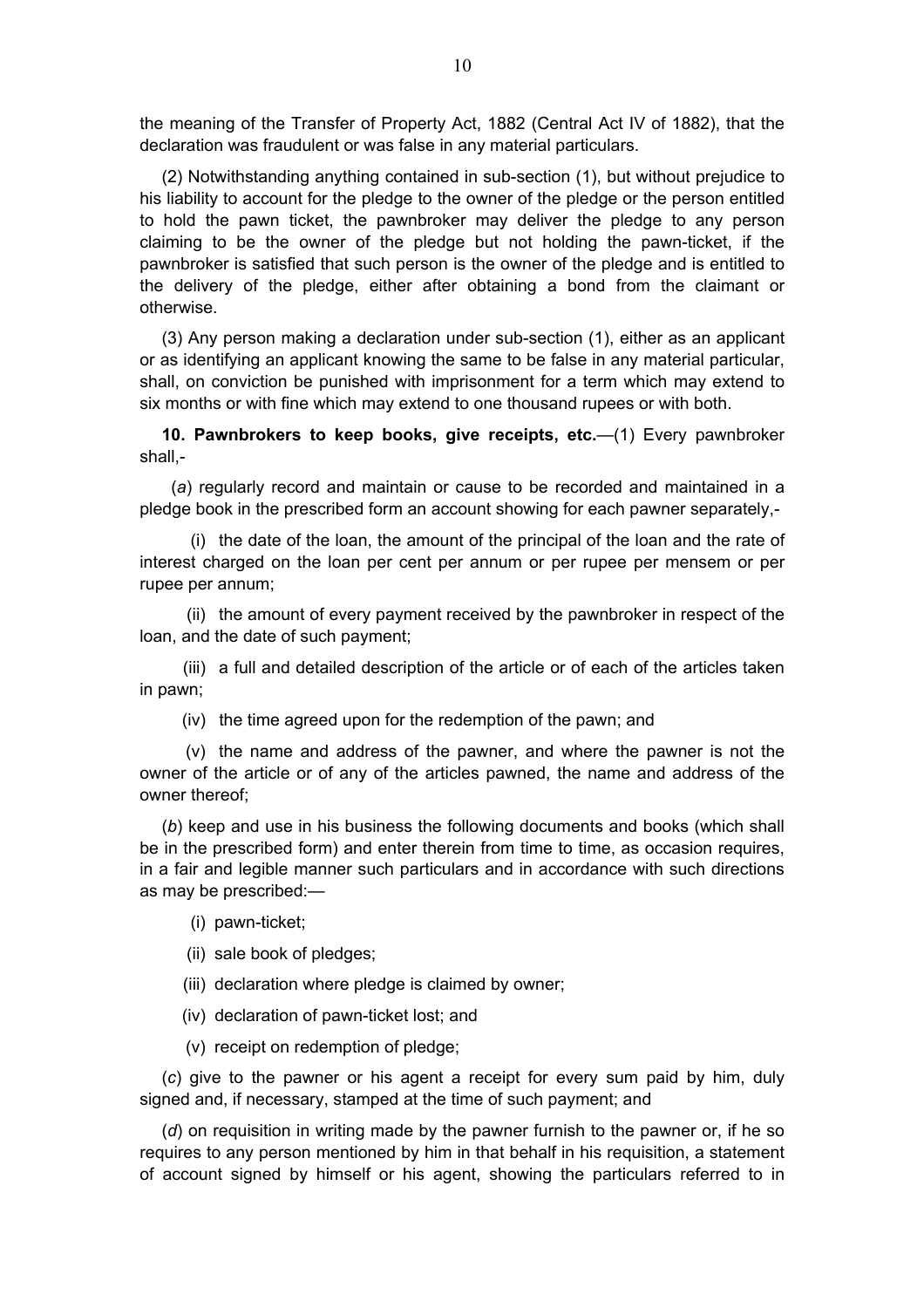<span id="page-10-0"></span>clause (*a*) and also the amount, which remains outstanding on account of the principal and of interest, and charge such sum as the State Government may prescribe as fee therefor.

(2) All records or entries made in the books, accounts and documents referred to in sub-section (1) shall be either in English or in Kannada as may be prescribed:

Provided that the State Government may by notification permit the use of any other language in any area for such period, not exceeding three years, as may be specified in the notification.

(3) All books, accounts and documents referred to in sub-section (1), and all pledges taken by the pawnbroker shall be open to inspection at any time by the licensing authority or an officer subordinate to the licensing authority authorised by that authority.

(4) Notwithstanding anything contained in the Indian Evidence Act, 1872 (Central Act I of 1872), a copy of the account referred to in clause (*a*) of sub-section (1), certified in such manner as may be prescribed, shall be admissible in evidence in the same manner and to the same extent as the original account.

(5) A pawner to whom a statement of account has been furnished under clause (*d*) of sub-section (1) and who fails to object to the correctness of the account shall not, by such failure alone, be deemed to have admitted the correctness of such account.

(6) In the pawn-ticket furnished to the pawner, in the receipt given under clause (*c*) of sub-section (1) and in the statement of account furnished under clause (*d*) of that sub-section, the figures shall be entered only in Arabic numerals.

**11. Redemption of pledge.**—(1) Every pledge shall be redeemable within one year from the day of pawning exclusive of that day; and there shall be added to that year of redemption fifteen days of grace within which every pledge (if not redeemed within the period of redemption) shall continue to be redeemable.

(2) A pledge pawned for a sum not exceeding ten rupees, if not redeemed within the period of redemption and days of grace, shall at the end of the days of grace become the pawnbroker's absolute property.

(3) A pledge pawned for a sum exceeding ten rupees shall further continue to be redeemable until it is disposed of as provided in this Act, although the period of redemption and days of grace have expired.

**Explanation.**—Where the contract between the parties provides a longer period for redemption than one year, the provisions of sub-sections (1), (2) and (3) shall be read and construed as if references to such longer period had been substituted for the references to the period of one year therein.

**12. Sale of pledge and inspection of sale book.**—(1) A pledge pawned for a sum exceeding ten rupees shall, when disposed of by the pawnbroker, be disposed of by sale by auction and not otherwise, and the sale shall be conducted in accordance with such rules as may be prescribed.

(2) A pawnbroker may bid for and purchase at a sale by public auction conducted under sub-section (1), a pledge pawned with him; and on such purchase he shall become the absolute owner of the pledge.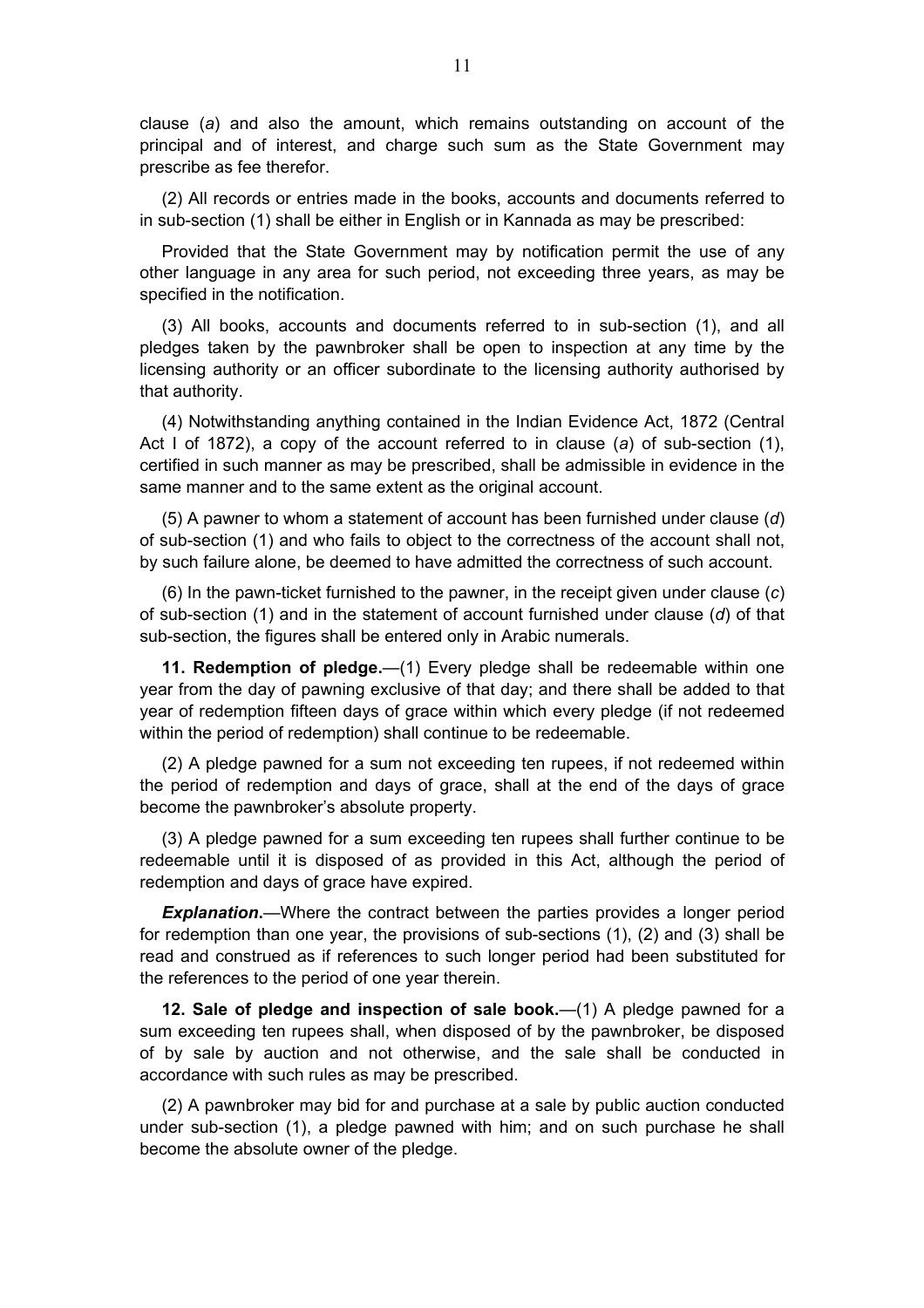<span id="page-11-0"></span>(3) At any time within three years after the public auction, the holder of the pawnticket may inspect the entry relating to the sale either in the pawnbroker's book or in such catalogue of the auction as may be prescribed.

(4) (*a*) Where on such inspection or otherwise the pledge appears to have been sold for more than the amount of the loan and the interest and charges due at the time of the sale, the pawnbroker shall pay to the holder of the pawn-ticket, on demand made within three years after the sale, the surplus after deducting therefrom the necessary costs and charges of the sale.

 (*b*) If on such demand it appears that the sale of the pledge has resulted in a surplus but that within twelve months before or after such sale, the sale of another pledge or pledges of the same person has resulted in a deficit, the pawnbroker may set off the deficit against the surplus and shall be liable to pay only the balance, if any, after such set off.

**13. Liability of pawnbroker in case of fire.**—(1) Where a pledge is destroyed or damaged by or in consequence of fire, the pawnbroker shall nevertheless be liable on application made within the period during which the pledge would have been redeemable, to pay the value of the pledge, after deducting the amount of the principal and interest.

*Explanation.*—For the purpose of this sub-section, the value of the pledge shall be its estimated value (if any) entered in the pledge book at the time of the pawn together with interest on the amount of the principal and shall in no case be less than the aggregate of the amount of the principal and interest and twenty-five per cent on the amount of the principal.

(2) A pawnbroker shall be entitled to insure to the extent of the value so estimated.

**14. Compensation for depreciation of pledge.**—If a person entitled and offering to redeem a pledge shows to the satisfaction of a Civil Court having jurisdiction to entertain a suit for such redemption that the pledge has become or has been rendered of less value than it was at the time of pawning thereof by or through the default, neglect or wrongful act of the pawnbroker, the Court may, if it thinks fit, award reasonable compensation to the owner of the pledge in respect of the damage, and the amount awarded shall be deducted from the amount payable to the pawnbroker, or shall be paid by the pawnbroker (as the case requires) in such manner as the Court directs.

**15. Pawnbroker advancing smaller amount or receiving higher interest than that specified in accounts to be punishable.**—(1) Any pawnbroker who actually advances an amount less than that shown in the pawn-ticket or in his accounts or registers or who takes or receives interest or any other charge at a rate higher than that shown in the pawn-ticket or in his accounts or registers shall, on conviction be punished with fine which may extend to five hundred rupees.

(2) If a pawnbroker is convicted of an offence under sub-section (1) after having been previously convicted of a similar offence, the Court convicting him may order his licence as a pawnbroker to be cancelled.

**16. Certain other acts of pawnbrokers to be punishable.**—A pawnbroker who,-

 (1) takes an article in pawn from any person appearing to be under the age of fourteen years or to be intoxicated; or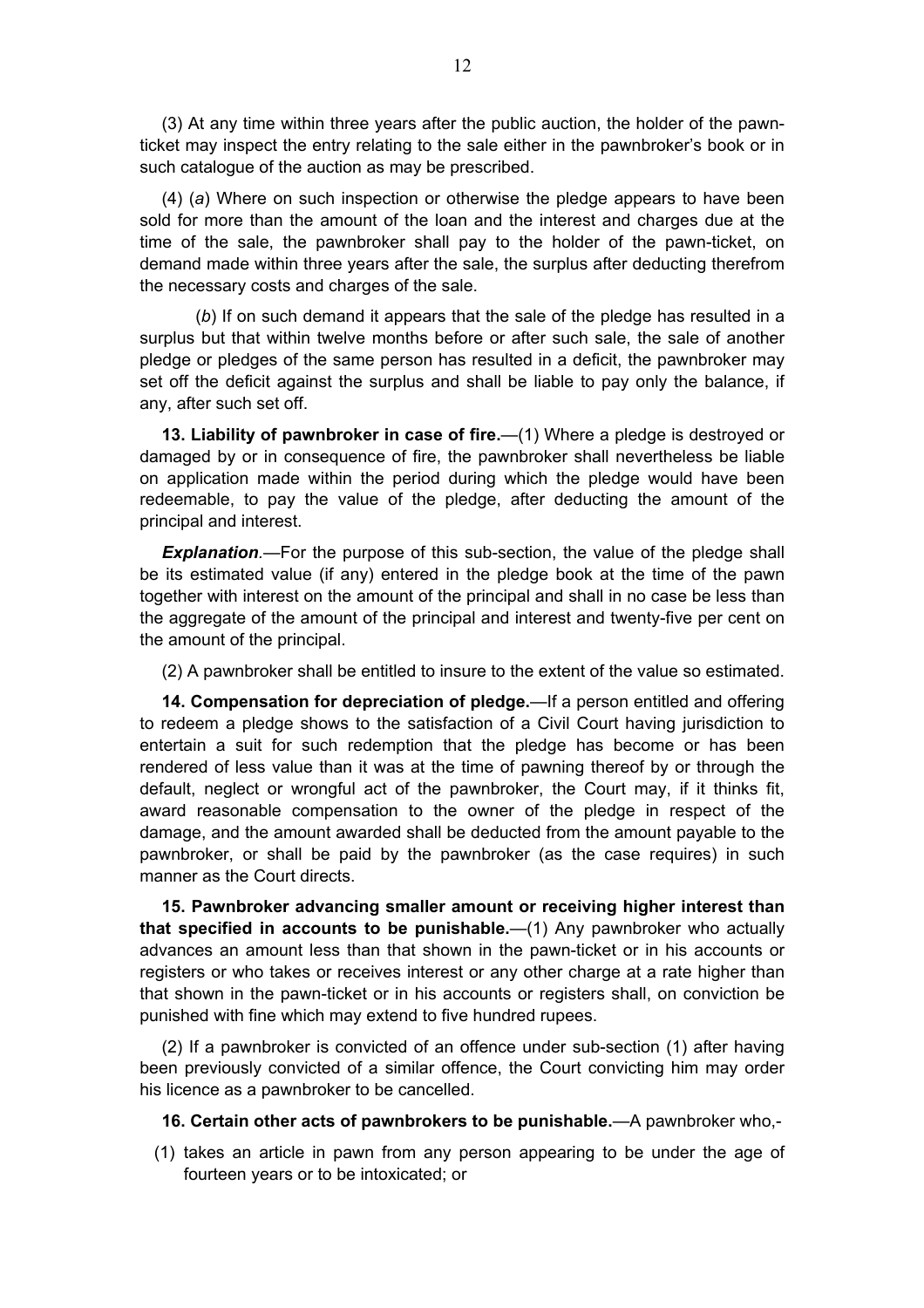- <span id="page-12-0"></span> (2) purchases or takes in pawn or exchange a pawn-ticket issued by another pawnbroker; or
- (3) employs any person under the age of sixteen years to take pledges in pawn; or
- (4) under any pretence purchases, except at a public auction, any pledge while in pawn with him; or
- (5) suffers any pledge while in pawn with him to be redeemed with a view to his purchasing it; or
- (6) makes any contract or agreement with any person pawning or offering to pawn any article, or with the owner thereof, for the purchase, sale, or disposition thereof within the time of redemption; or
- $(7)$  sells <sup>1</sup>[hypothecates, pawns]<sup>1</sup> or otherwise disposes of any pledge pawned with him except at such time and in such manner as is authorised by or under the Act;

-shall on conviction be punished with imprisonment for a term which may extend to six months or with fine which may extend to one thousand rupees or with both.

1 [Provided that for an act referred to in clause (7), the term of imprisonment shall not be less than one month and the fine shall not be less than five hundred rupees.]1

## 1. Inserted by Act 29 of 1979 W.e.f 1.8.1979

1 [**16A. Pawnbroker to redeem pledges.**—(1) Where before the commencement of the Karnataka Pawnbrokers (Amendment) Act, 1979 any pawnbroker has pawned or hypothecated any pledge with any person, such pawnbroker shall, redeem the pledge within thirty days from the date of such commencement.

(2) Any pawnbroker who fails to so redeem shall, on conviction, be punished with imprisonment for a term which may extend to six months and with fine which may extend to rupees one thousand:

Provided that the term of imprisonment shall not be less than one month and the fine shall not be less than rupees five hundred.]<sup>1</sup>

1. Inserted by Act 29 of 1979 w.e.f 1.8.1979

## **17. Certain acts of pawners to be punishable.**—(1) Any person who,-

- (*a*) offers to a pawnbroker an article by way of pawn, being unable or refusing to give a satisfactory account of the means by which he became possessed of the article; or
- (*b*) wilfully gives false information to a pawnbroker as to whether an article offered by him in pawn to the pawnbroker is his own property or not, or as to his name and address, or as to the name and address of the owner of the article; or
- (*c*) not being entitled to redeem and not having any colour of title by law to redeem, a pledge, attempts or endeavours to redeem the same;

-shall, on conviction be punished with imprisonment for a term which may extend to six months or with fine which may extend to one thousand rupees or with both.

(2) In every case falling under sub-section (1), and also in any case, where on an article being offered in pawn, for sale, or otherwise, to a pawnbroker he reasonably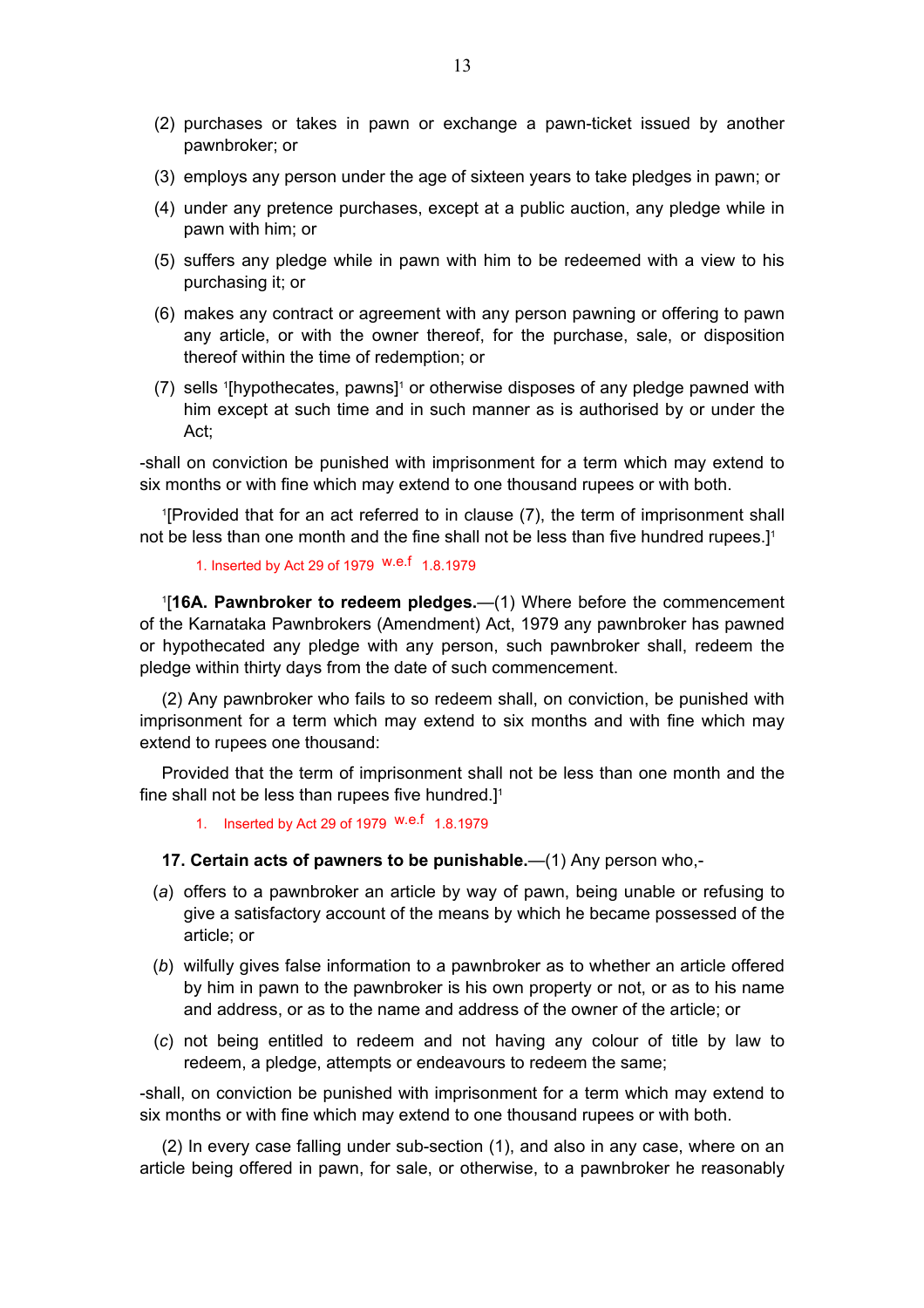<span id="page-13-0"></span>suspects that it has been stolen or otherwise illegally or clandestinely obtained, the pawnbroker shall, in the absence of reasonable excuse, inquire into the name and address of the person concerned, and seize and detain such person and the article, or either of them, and forthwith communicate to the nearest police station the facts of the case and shall deliver the person and the article, or either of them (as soon as may be) to the custody of the police.

(3) A list of properties believed to have been stolen may be delivered by the police to any pawnbroker licensed under this Act and thereupon it shall be the duty of such pawnbroker—

 (*a*) if any article answering the description of any of the properties set forth in any such list is offered to him in pawn, for sale, or otherwise, to proceed in accordance with the provisions of sub-section (2); and

 (*b*) if any such article is already in his possession, forthwith to communicate to the nearest police station the facts of the case (including full particulars as to the name and address of the person concerned in the delivery of the article to the pawnbroker) and also, if so required by the police, to deliver the article to them.

**18. General penalty for contravention of Act, etc.**—(1) Whoever contravenes any of the provisions of this Act or of any rule or of any terms or conditions of a licence made or granted thereunder shall, if no other penalty is elsewhere provided in this Act for such contravention, on conviction be punished with fine which may extend to fifty rupees and, if such person has been previously convicted whether under this section or any other provision contained in this Act, with fine which may extend to one hundred rupees.

(2) Any person who after having been convicted of the offence of carrying on, or continuing to carry on the business of pawnbroker in contravention of the provisions of section 3, continues to commit the same offence in the same year, shall in addition to the fine to which he is liable under sub-section (1), be punished with a further fine which may extend to ten rupees for each day after the previous date of conviction during which he continues so to offend.

(3) Any Court convicting a pawnbroker of contravention of the provisions of clause (*d*) of sub-section (1) of section 10, may direct him to furnish a statement of account in accordance with the provisions of that clause, and if the pawnbroker fails to comply with the direction, the Court may order his licence as a pawnbroker to be cancelled.

**19. Jurisdiction to try offences.**—No Court inferior to that of a Magistrate of the second class shall try any offence against this Act.

1 [**19A. Offences by Hindu undivided Family, Companies etc.**—(1) If any of the provisions of this Act is contravened by a Hindu undivided Family, the person responsible for the management of the business of such Family shall be deemed to have contravened such provision.

(2) (*a*) Where an offence under this Act has been committed by a company, every person who at the time the offence was committed, was in charge of, and was responsible to, the company for the conduct of the business of the company, as well as the company, shall be deemed to be guilty of the offence and shall be liable to be proceeded against and punished accordingly: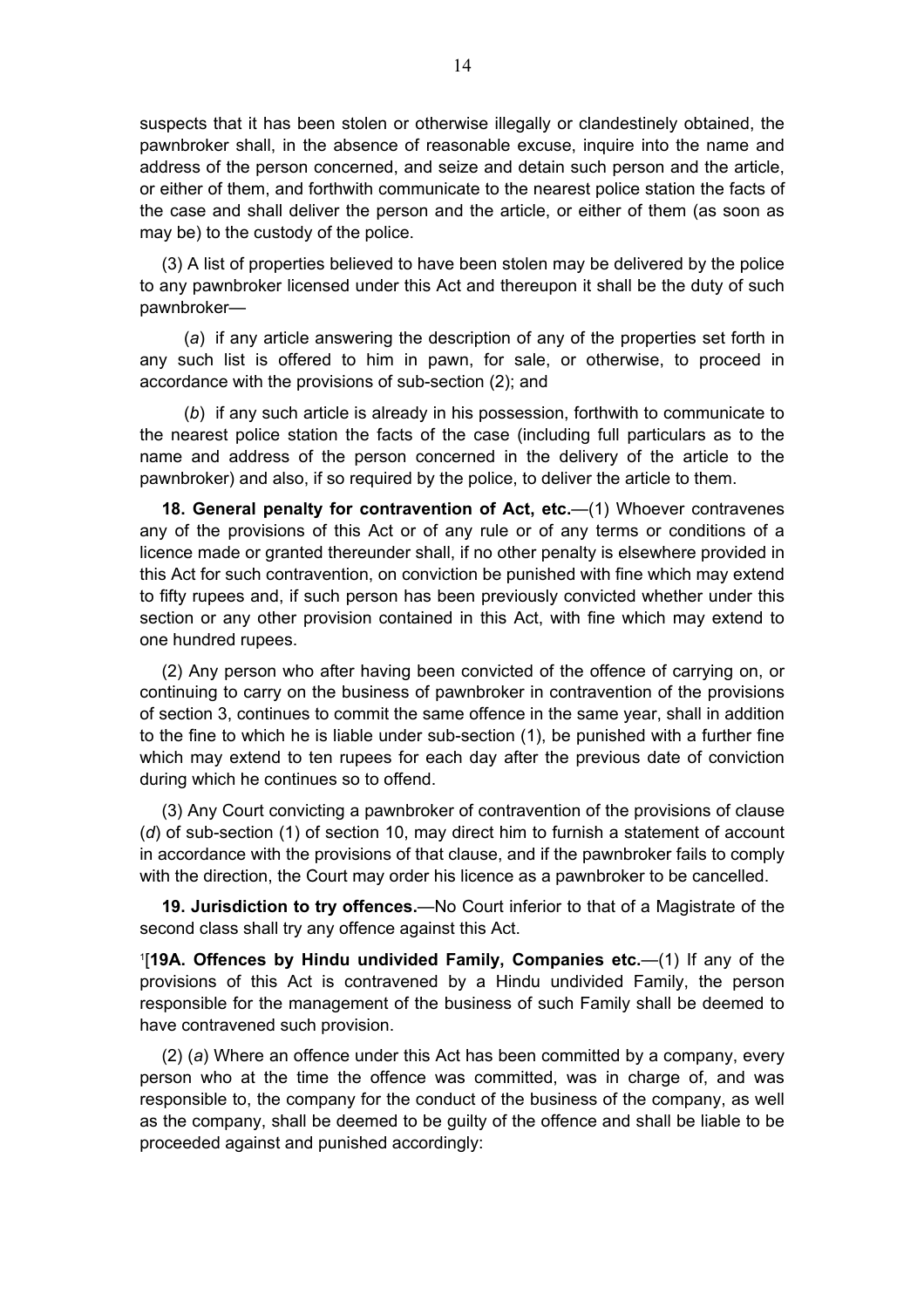<span id="page-14-0"></span>Provided that nothing contained in this clause shall render any such person liable to any punishment provided in this Act if he proves that the offence was committed without his knowledge or that he exercised all due diligence to prevent the commission of such offence.

 (*b*) Notwithstanding anything contained in clause (*a*), where an offence under this Act has been committed by a company and it is proved that the offence has been committed with the consent or connivance of, or is attributable to, any neglect on the part of, any director, manager, secretary, or other officer of the company, such director, manager, secretary or other officer shall also be deemed to be guilty of that offence and shall be liable to be proceeded against and punished accordingly.

*Explanation***.**—For the purposes of this section,-

 (*a*) "company" means, a body corporate and includes a firm or other association of individuals, and

 $(b)$  "director" in relation to a firm means, a partner in the firm;]<sup>1</sup>

1. Inserted by Act 29 of 1979 w.e.f 1.8.1979

1 [**20. Certain offence to be cognizable.**—Offences punishable,-

- (*a*) under section 16 for an act referred to in clause (7) thereof;
- (*b*) under section 16A; and
- (*c*) under section 18 for contravening the provision of section 3,

-shall be cognizable.]<sup>1</sup>

1. Substituted by Act 29 of 1979 w.e.f 1.8.1979

**21. Contract of pawn to be void in certain cases and not to be void in certain other cases.**—(1) If any pawnbroker not licensed under this Act, takes any article in pawn for a loan, the contract of pawn so far as it confers any right on the pawnbroker in respect of the article pawned shall be void and the retention of the article by such pawnbroker shall be wrongful.

(2) Where a pawnbroker is guilty of an offence against this Act (not being an offence against any provision of this Act relating to licences), any contract of pawn or other contract made by him, in relation to his business of pawnbroker, shall nevertheless not be void by reason only of that offence, nor shall he by reason only of that offence, loose his lien on or right to the pledge or to the loan and the interest and other charges, if any, payable in respect thereof:

Provided that if a pawnbroker fails to deliver to the pawner a pawn-ticket as required by section 7 or fails to give to the pawner or his agent a receipt as required by clause (*c*) of sub-section (1) of section 10 or to furnish on a requisition made under clause (*d*) of that sub-section, a statement of account as required therein within one month after such requisition has been made, the pawnbroker shall not be entitled to any interest for the period of his default:

Provided further that if in any suit or proceeding relating to a loan the Court finds that a pawnbroker has not maintained accounts as required by clause (*a*) or clause (*b*) of sub-section (1) of section 10, he shall not be allowed his costs.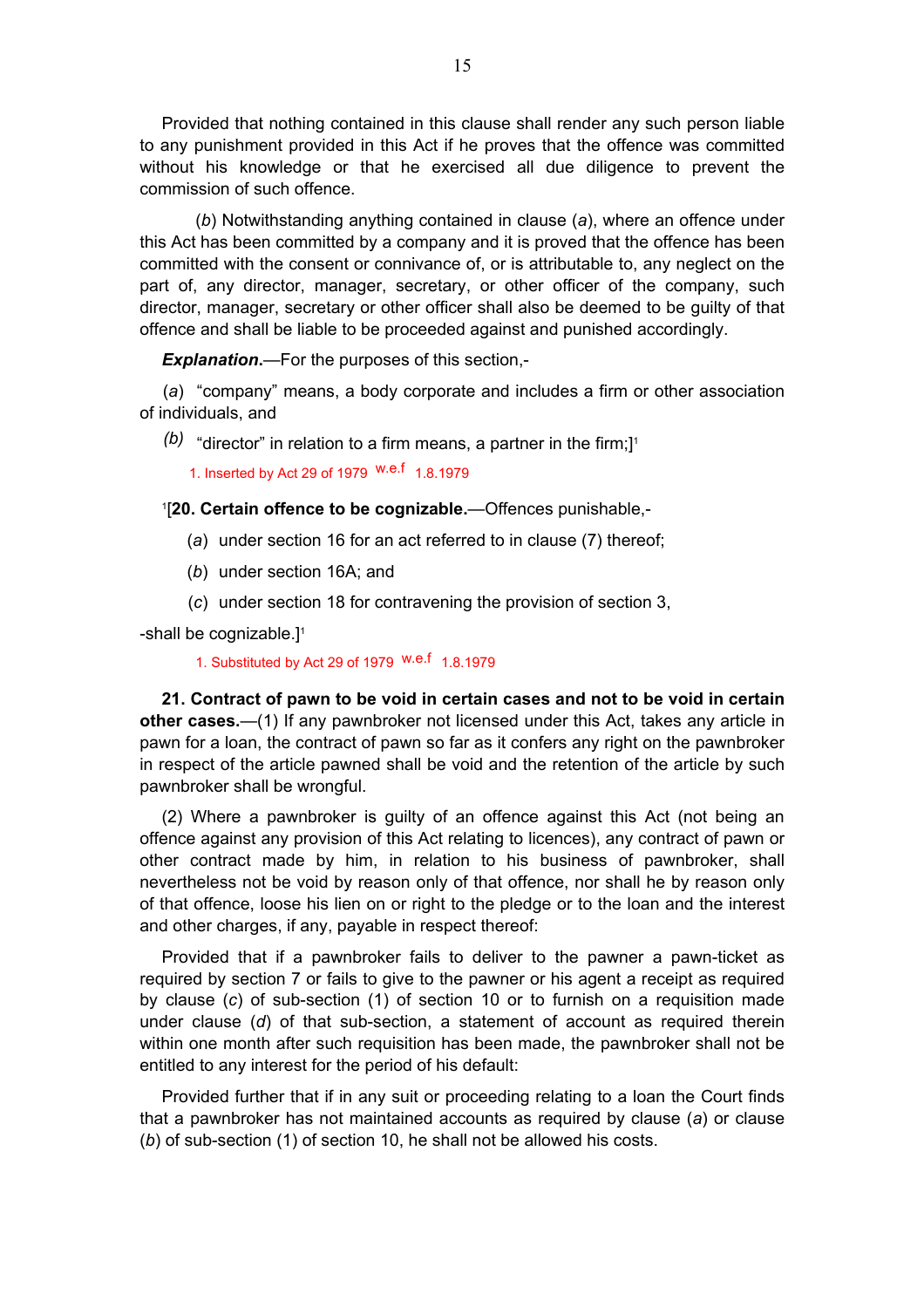<span id="page-15-0"></span>**22. Power to make rules.**—(1) The State Government may after previous publication, by notification, make rules to carry out the purposes of this Act.

(2) In particular and without prejudice to the generality of the foregoing power, such rules may provide for—

(*a*) all matters expressly required or allowed by this Act to be prescribed;

 (*b*) the form of, and the particulars to be contained in, an application for a pawnbroker's licence under this Act; and

 (*c*) the form in which books, accounts and documents specified in this Act shall be recorded, maintained, kept or used.

(3) Every rule made under this Act, shall be laid, as soon as may be after it is made before each House of the State Legislature while it is in session for a total period of thirty days which may be comprised in one session or in two successive sessions, and if before the expiry of the session in which it is so laid or the session immediately following, both Houses agree in making any modification in the rule or both Houses agree that the rule should not be made, the rule shall thereafter have effect only in such modified form or be of no effect, as the case may be; so however that any such modification or annulment shall be without prejudice to the validity of anything previously done under that rule.

**23. Savings.**—(1) Nothing contained in this Act shall apply to any loan advanced on a pledge in any area in which this Act is brought into force by a notification under sub-section (3) of section 1 before the expiry of six months from the date appointed in such notification.

(2) The provisions of this Act shall be in addition to the provisions of the 1 <sup>1</sup>[Karnataka]<sup>1</sup> Money-lenders Act, 1961.

1. Adapted by the Karnataka Adaptations of Law s Order 1973 w .e.f. 1.11.1973

**24. Repeal.**—The Madras Pawnbrokers Act, 1943 (Madras Act XXIII of 1943) as in force in the <sup>1</sup>[Mangalore and Kollegal Area]<sup>1</sup> is hereby repealed:

Provided that section 6 of the '[Karnataka]' General Clauses Act, 1899<br>IKarnatakal' Act III of 1899 shall be applicable in respect of the repeal of the said [Karnataka]<sup>1</sup> Act III of 1899) shall be applicable in respect of the repeal of the said enactment and sections 8 and 24 of the said Act shall be applicable as if the repealed enactment had been repealed and re-enacted by this Act.

1. Adapted by the Karnataka Adaptations of Law s Order 1973 w .e.f. 1.11.1973

\* \* \*